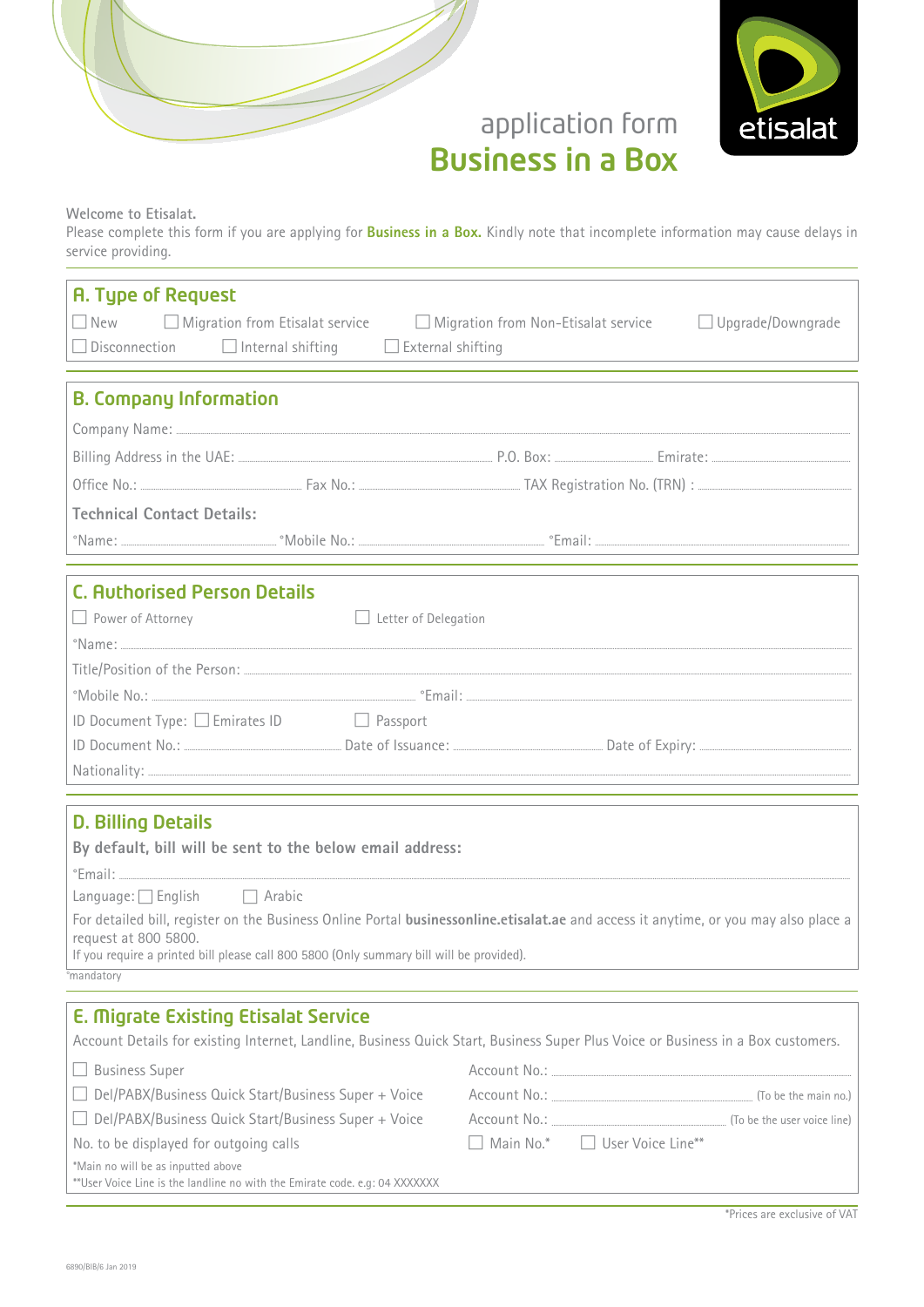## F. New Customer, Shifting or Migrating from Non-Etisalat Service

**(betails 1)** Service Installation address (if shifting, please provide new location details and existing Account No. below)

| No. to be displayed for outgoing calls<br>*Main no will be as inputted above<br>**User Voice Line is the landline no with the Emirate code. e.g: 04 XXXXXXX                         | Main No.*   User Voice Line** |  |
|-------------------------------------------------------------------------------------------------------------------------------------------------------------------------------------|-------------------------------|--|
| *Mandatory fields<br>*Working telephone no. in the same building and existing account no. can be the same if the current connectivity is an existing non-Etisalat voiceline service |                               |  |

## **G. Business in a Box Packages**

Please select your High Speed Internet package on one year contract.

If upgrade/downgrade of internet package, provide your existing Business in a Box account number ..... and select the required package below

### **A. High Speed Internet**

|                 | <b>Bandwidth upto</b> |                 |                |                                                              | <b>Hosting</b> |             | <b>Norton</b>              | <b>High Speed Internet</b>           |
|-----------------|-----------------------|-----------------|----------------|--------------------------------------------------------------|----------------|-------------|----------------------------|--------------------------------------|
| <b>Main No.</b> | Downstream            | <b>Upstream</b> | <b>Storage</b> | <b>Web</b><br><b>Domain</b><br>No. of Virtual<br><b>Name</b> |                | Storage per | Internet<br>Security (NIS) | <b>Rental Charges</b><br>(AED/month) |
|                 |                       |                 |                |                                                              | <b>Emails</b>  | Email       | License                    | <b>Annual contract</b>               |
|                 | 100Mbps               | 10Mbps          | 100MB          |                                                              | 20             | 250MB       |                            | 885                                  |

One-time installation charge of AED 200 applicable for new customers.

### **B.** Voice Lines

Please select the no of users requiring voice connectivity

| User Type          | Single User $\Box$ | Multi User          | Extension Lines $\Box$  |
|--------------------|--------------------|---------------------|-------------------------|
|                    | (AED 110/month)    | (AED 85/user/month) | (AED 20/user/month)     |
| No. of Voice Lines |                    | (from 2 to 49)      | (from 1 to 9 lines) $*$ |

\*Each block of 5 voice lines will have an extension line and/or an incremental line: 5 to 9 voice lines - 1 extension line, 10 to 14 voice lines - 2 extension lines and so forth until 45 to 49 voice lines is with 9 voice lines

## **Benefits for each Voice Line**

• One IP Phone

| Input the no. of                  | <b>Phone Type</b>   | <b>Free</b> | 100% upfront | 12 month instalment |
|-----------------------------------|---------------------|-------------|--------------|---------------------|
| IP Phones required   Standard POE |                     |             | ΝA           | ΝA                  |
| against each<br>phone type and    | <b>Cordless POE</b> | NА          | AED 150      | AED 13/month        |
| payment option*                   | <b>Advanced POE</b> | NА          | AED 190      | AED 16/month        |

\*Total no. of IP Phones selected should be the same as the no. of voice lines required

 $\bullet$  100 flexi mins per voice line\*

• Dedicated Direct Inward Dialling (DID) no. e.g.: 04 1234567

• Advanced IP Telephony features such as Auto Attendant (IVR), Call Forward Options, Call Restrictions, Call Pick-Up, Music On Hold, Call Conferencing and many more

\* Applicable for calls to UAE Mobile & International Destinations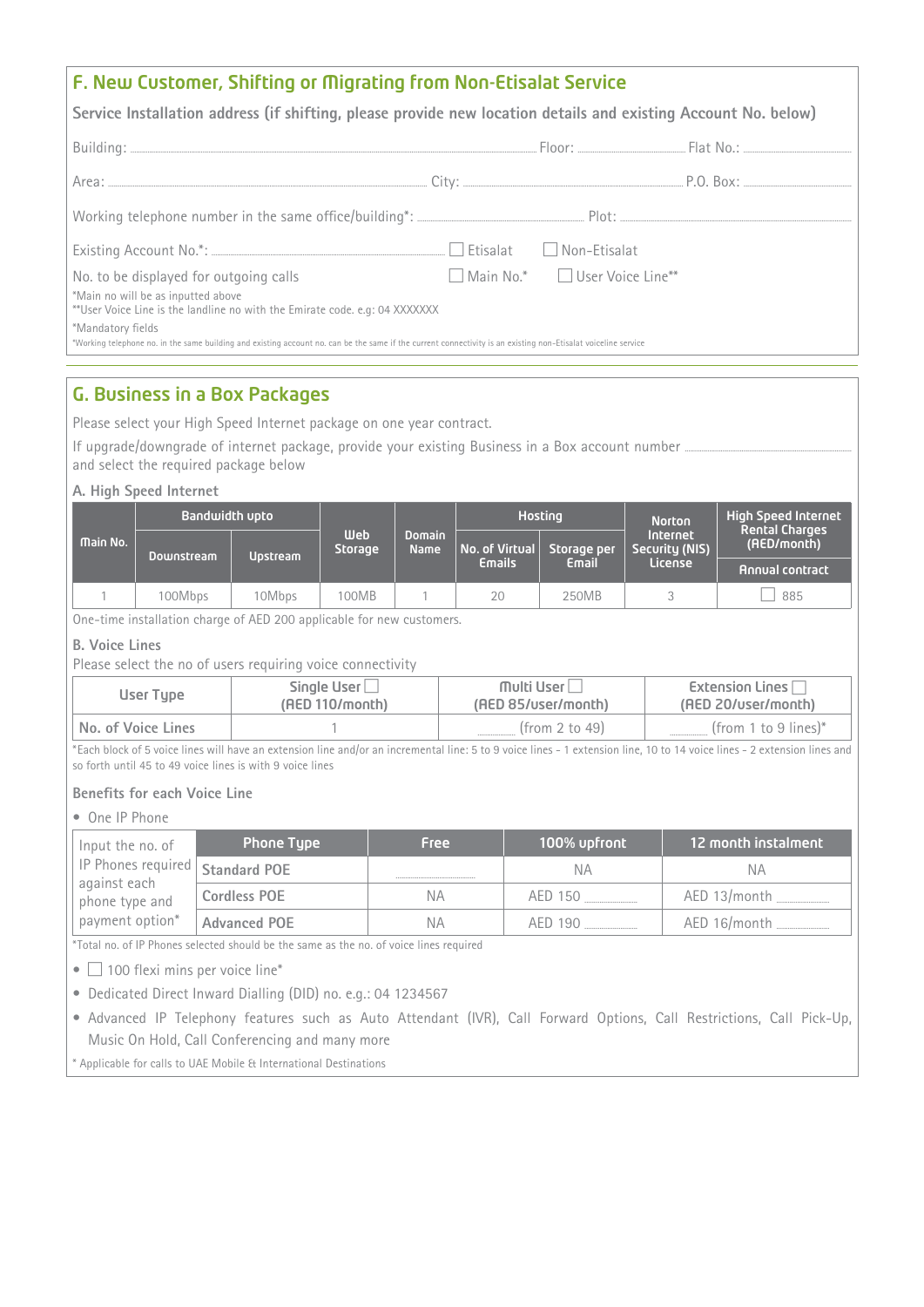| <b>H. Installation and Cabling</b>                                                                                                                          |                                                                                                                                     |  |
|-------------------------------------------------------------------------------------------------------------------------------------------------------------|-------------------------------------------------------------------------------------------------------------------------------------|--|
| Cabling<br>line onwards<br>Switch                                                                                                                           | □ I need cabling for IP Telephony. Cabling will be free for the first three Voice lines. AED 200 will be applicable from the fourth |  |
| New Switch required<br>24 Port POE Smart Switch: □ 24 Month Contract AED 55/month<br>*If existing switch is being used then two VLANs need to be configured | □ 36 Month Contract AED 40/month                                                                                                    |  |
| <b>Network Features</b>                                                                                                                                     |                                                                                                                                     |  |
| □ Enable Post Forwarding<br>Enable Dynamic DNS                                                                                                              |                                                                                                                                     |  |
| a) Configure one TAGED VLAN with VLANID-100 and assign it to all the ports.<br>b) Configure one UNTAGGED VLAN and assign it to all the ports.               |                                                                                                                                     |  |
| <b>I. Internet Username</b> (Not applicable for Business Super Customers)                                                                                   |                                                                                                                                     |  |
| $1st$ choice                                                                                                                                                |                                                                                                                                     |  |
| 2 <sup>nd</sup> choice                                                                                                                                      |                                                                                                                                     |  |
| 3rd choice                                                                                                                                                  |                                                                                                                                     |  |
| Username should contain 2-8 characters (can be alphanumeric characters: A-Z or 0-9)                                                                         |                                                                                                                                     |  |
|                                                                                                                                                             |                                                                                                                                     |  |
| J. Domain name                                                                                                                                              |                                                                                                                                     |  |
|                                                                                                                                                             | 0 <sub>R</sub><br>.ae                                                                                                               |  |
| $\Box$ I want a new .ae domain at no cost                                                                                                                   |                                                                                                                                     |  |
| 1st choice                                                                                                                                                  |                                                                                                                                     |  |
| 2nd choice<br>96.                                                                                                                                           |                                                                                                                                     |  |
| 3rd choice<br>95.                                                                                                                                           |                                                                                                                                     |  |
| • Minimum period of hire for the domain is 1 year<br>· Domain name is renewed on yearly basis                                                               |                                                                                                                                     |  |
| <b>K. Disconnection</b>                                                                                                                                     |                                                                                                                                     |  |
|                                                                                                                                                             |                                                                                                                                     |  |
|                                                                                                                                                             |                                                                                                                                     |  |
| <b>L. Required Documents</b>                                                                                                                                |                                                                                                                                     |  |
| 1. Trade License                                                                                                                                            | 5. Tenancy contract                                                                                                                 |  |
| 2. Power of Attorney of the signing person                                                                                                                  | 6. Cease Form*                                                                                                                      |  |
| 3. Establishment Card (New customers only)                                                                                                                  | 7. Existing non-Etisalat Bill*                                                                                                      |  |
| 4. Valid passport copy/Emirates ID of the sponsor/partner<br>*In case of migration from non-Etisalat service.                                               | 8. TRN Certificate                                                                                                                  |  |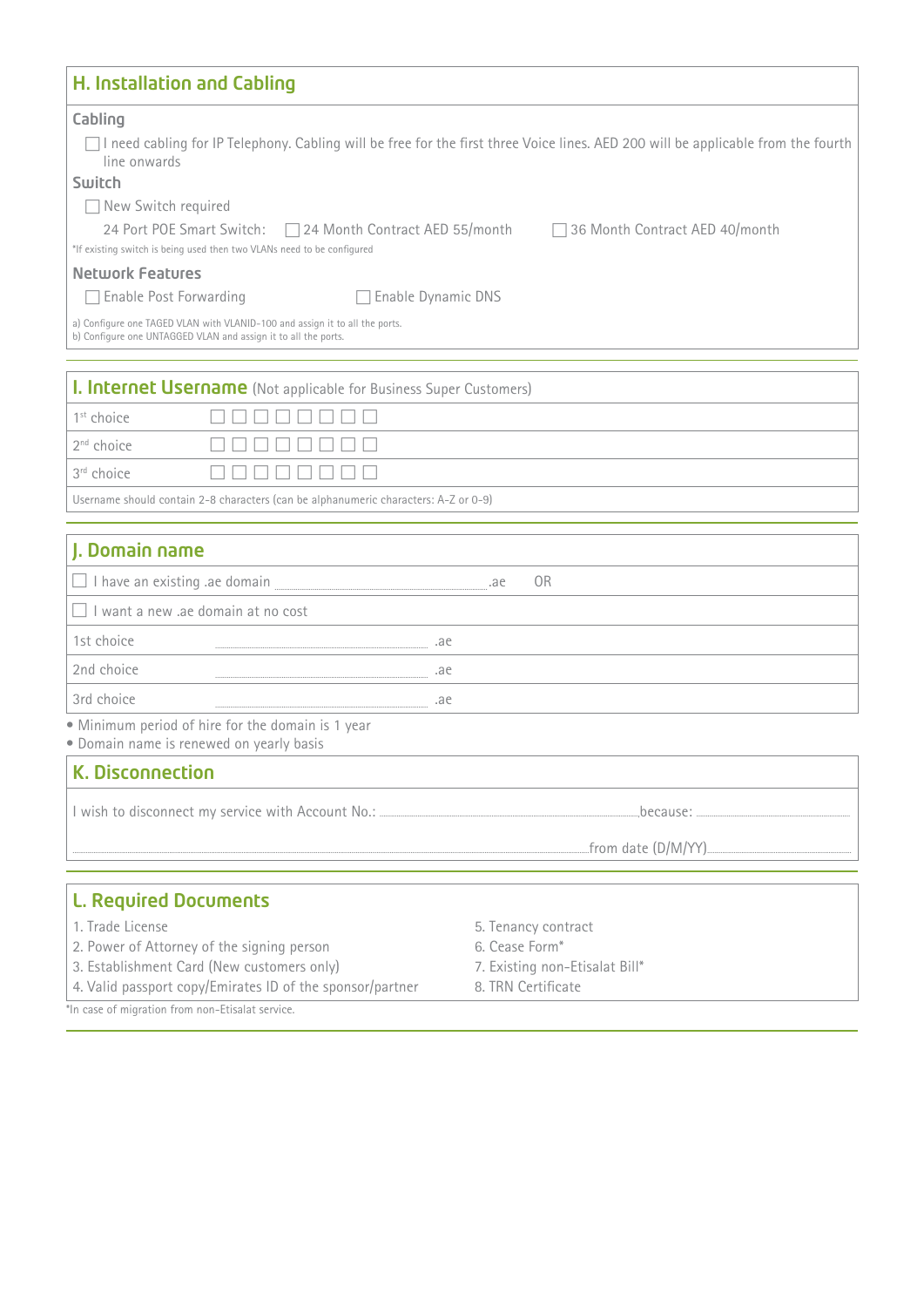| <b>M. Your Authorisation</b> |                                                                                                                                                                                                                                                               |
|------------------------------|---------------------------------------------------------------------------------------------------------------------------------------------------------------------------------------------------------------------------------------------------------------|
| associated services.         | I/We clearly understand that by completing and signing this application form, I/we conform to Etisalat's Terms and Conditions<br>of Business in a Box. The Terms and Conditions of this service is an integral part of Etisalat's Terms and Conditions of the |
|                              |                                                                                                                                                                                                                                                               |
|                              |                                                                                                                                                                                                                                                               |
|                              |                                                                                                                                                                                                                                                               |
|                              |                                                                                                                                                                                                                                                               |
|                              |                                                                                                                                                                                                                                                               |
| Signature of Applicant       | Company Stamp                                                                                                                                                                                                                                                 |

# For Official Use Only